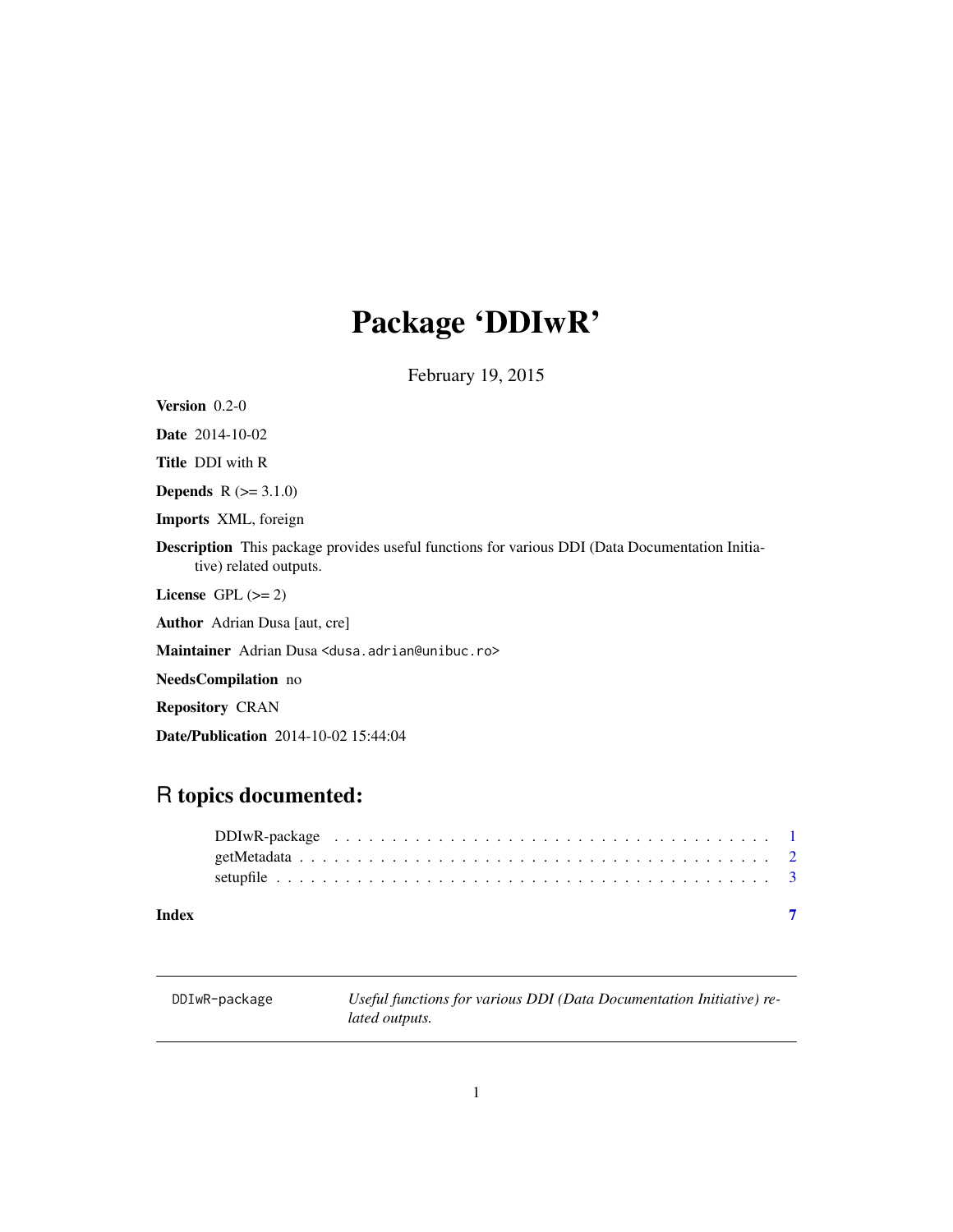# <span id="page-1-0"></span>Description

This package provides various functions to read DDI based metadata documentation, and write dedicated setup files for R, SPSS, Stata and SAS to read an associated .csv file containing the raw data, apply labels for variables and values and also deal with the treatment of missing values.

The research leading to these results has received funding from the European Union's Seventh Framework Programme (FP7/2007-2013) under grant agreement no. 262608 (DwB - Data without Boundaries)

# Details

| Package: | <b>DDIwR</b> |
|----------|--------------|
| Type:    | Package      |
| Version: | $0.2 - 0$    |
| Date:    | 2014-10-02   |
| License: | $GPL (=2)$   |

# Author(s)

Authors: Adrian Dusa Department of Sociology University of Bucharest <dusa.adrian@unibuc.ro>

# Maintainer:

Adrian Dusa

getMetadata *Get metadata information from an XML file*

# Description

This function reads an XML file containing a DDI codebook version 2.5 and returns the variable labels and value labels.

## Usage

getMetadata(xmlpath, OS = "windows", saveFile = FALSE, ...)

# **Arguments**

| xmlpath                 | A path to an XML file with a DDI codebook                        |
|-------------------------|------------------------------------------------------------------|
| 0S                      | The target operating system, for the eol - end of line separator |
| saveFile                | Boolean, save an .R file in the same folder                      |
| $\cdot$ $\cdot$ $\cdot$ | Additional arguments for this function (internal uses only)      |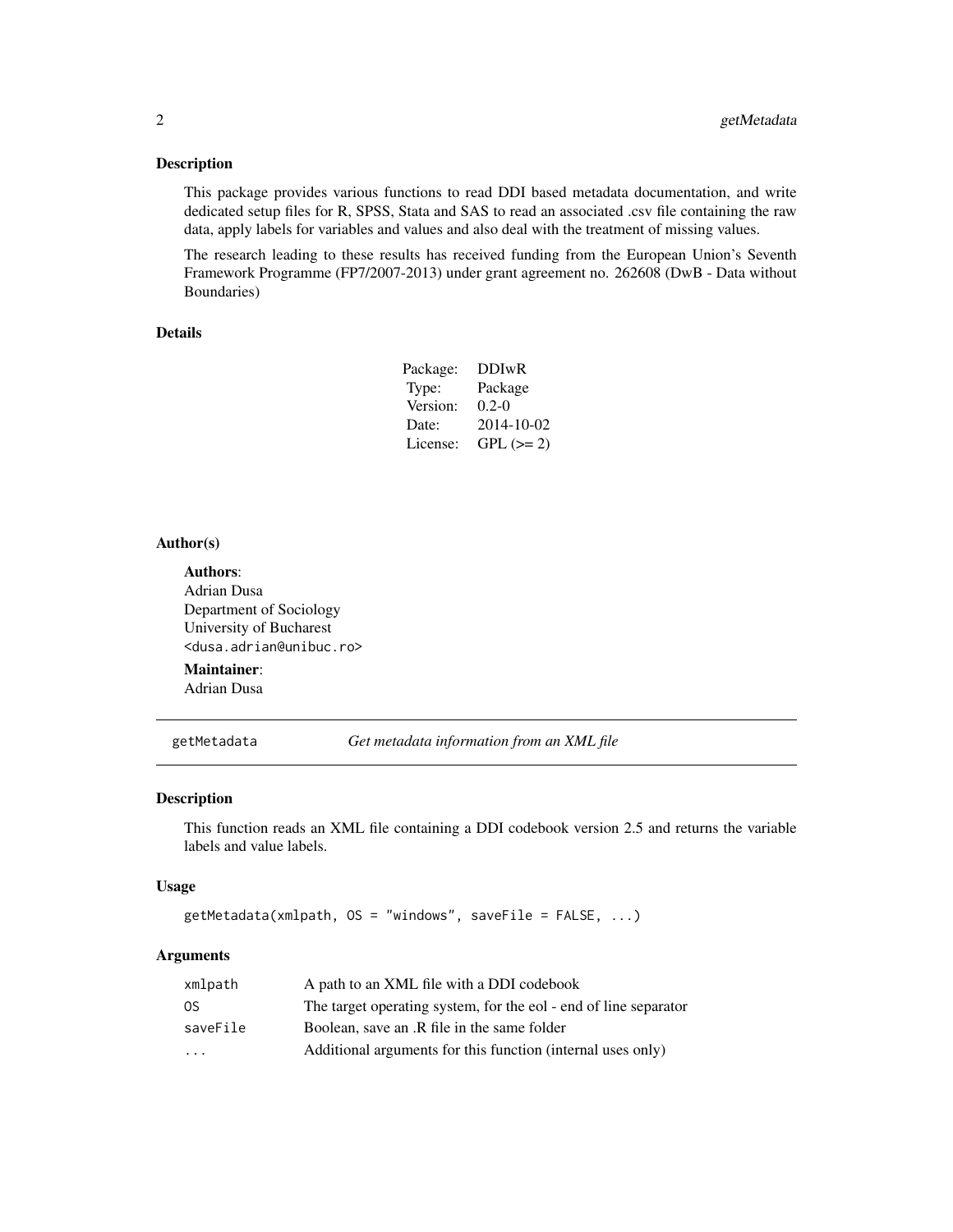## <span id="page-2-0"></span>setupfile 3

# Details

```
The argument OS can be either:
"windows" (default), or "Windows", "Win", "win",
"MacOS", "Darwin", "Apple", "Mac", "mac",
"Linux", "linux".
```
The end of line separator changes only when the target OS is different from the running OS.

For the moment, only DDI version 2.5 (Codebook) is supported, but the next version will include the latest DDI version 3.2 (Lifecycle).

# Value

A list containing two components "varlab" for all variable labels, and "vallab" for all value labels

| setupfile |  |  |  |
|-----------|--|--|--|
|           |  |  |  |

setupfile *Create setup files for SPSS, Stata, SAS and R*

# Description

This function creates a setup file, based on a list of variable and value labels.

# Usage

```
setupfile(lbls = "", type = "all", csv = "", miss, trymiss = FALSE, uniqueid = "",
          SD = "", delimiter = ",", OS = "windows", outfile = "", \ldots)
```
# Arguments

| lbls       | The list object containing the variable and value labels as separate components,<br>or a path to the directory where these objects are located, for batch processing.          |
|------------|--------------------------------------------------------------------------------------------------------------------------------------------------------------------------------|
| type       | The type of setup file, can be: "SPSS", "Stata", "SAS", "R", or "all" (default).                                                                                               |
| <b>CSV</b> | The original dataset, on the basis of which the SPSS setup file commands are<br>created, or a path to the directory where the .csv files are located, for batch<br>processing. |
| miss       | A vector of missing values, or missing labels.                                                                                                                                 |
| trymiss    | Boolean, if TRUE it will try hard to find common missing values (e.g. "DK", or<br>"NA" etc.)                                                                                   |
| uniqueid   | Character, the name of the unique identifier variable                                                                                                                          |
| <b>SD</b>  | The row delimiter for the Stata commands, can be for example "" or ";"                                                                                                         |
| delimiter  | The column delimiter to be used for reading the .csv file, default is ","                                                                                                      |
| OS.        | The target operating system, for the eol - end of line separator.                                                                                                              |
| outfile    | Character, the name of the setup file being created.                                                                                                                           |
| $\cdots$   | Other arguments (not used in this function).                                                                                                                                   |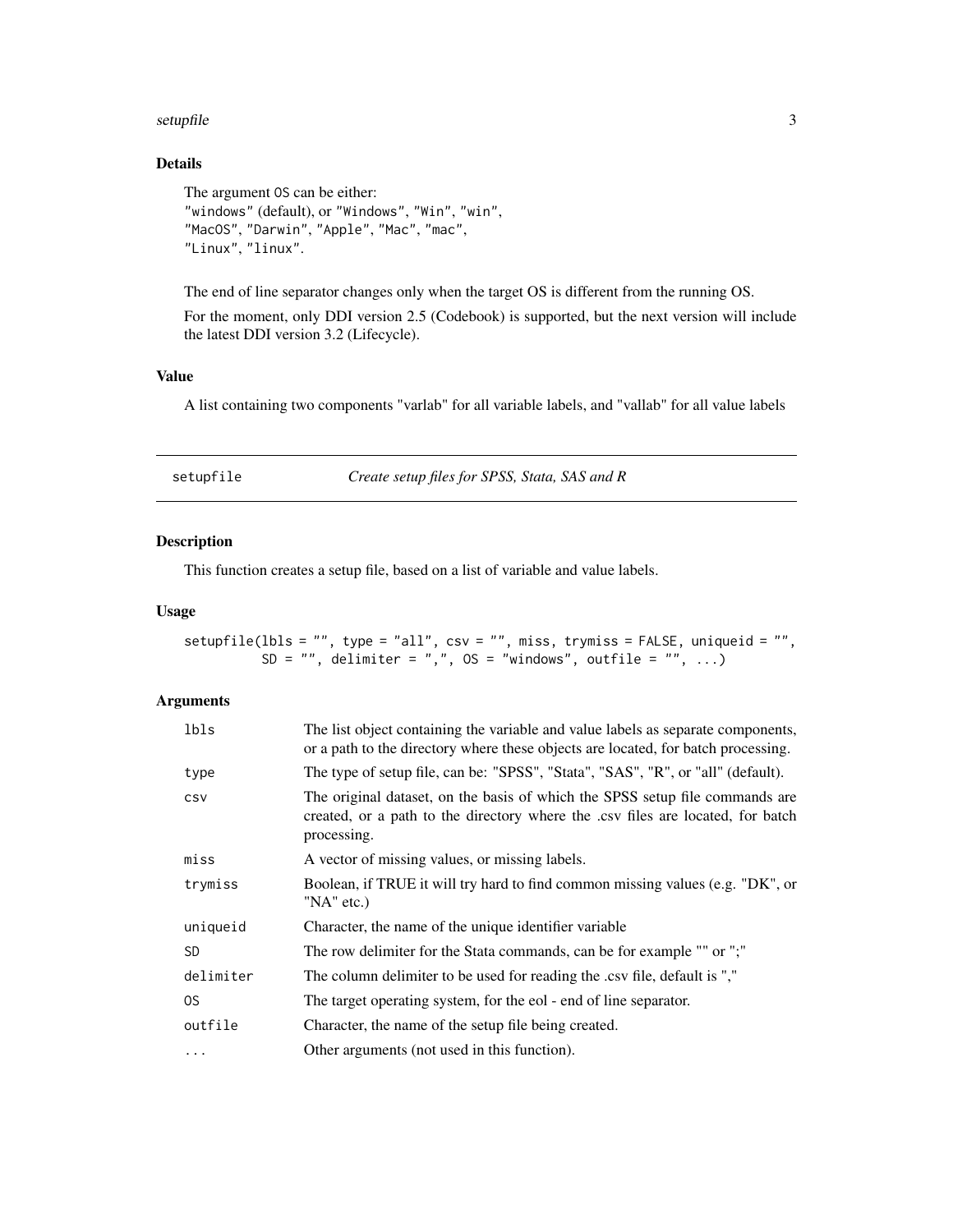# Details

If type = "all", it will produce once setup file for each supported type. All created setup files will be saved in a directory called "Setup Files" which (if not already found) will be created in the user's current working directory.

The argument miss expects either:

- a vector of missing values (e.g. -1, -2, -3), or

- a vector of missing labels

If this is not provided, but trymiss is set to TRUE, then it searches all value labels for these common missing categories:

"DK/NA", "DK/NO", "DK", "NA", "N/A", "Not answered", "Don't know", "(Don't know)", "No answer", "No opinion", "Not applicable", "Not relevant", "Refused", "(Refused)", "Refused / no answer", "(Refused / no answer)", "Can't say", "Don't know / Can't say".

If batch processing multiple files, the function will inspect all files in the provided directory, and retain only those with the extension .R or .r or DDI versions with the extension .xml or .XML (it will subsequently generate an error if the .R files do not contain an object list, or if the .xml files do not contain a DDI structured metadata file).

If the metadata directory contains a subdirectory called "data" or "Data", it will match the name of the metadata file with the name of the .csv file (their names have to be \*exactly\* the same, irrespective of their extension).

The csv argument can provide a data.frame object produced by reading the .csv file, or a path to the directory where the .csv files are located. If the user doesn't provide something for this argument, the function will check the existence of a subdirectory called data in the directory where the metadata files are located.

The uniqueid argument is only relevant if type = "R". It is necessary to identify missing observations in different variables, based on the unique case identifiers found in the variable provided via this argument. It will generate an "attr"ibute called "missing types", which is essentially a list whose components are variable names, and each component is a list itself containing a vector of values for each missing category (type) plus the identifiers of the cases where missing values are found (and replaced with NA). It will also generate an attribute called "unique id", which points to the same name of the variable containing the unique case identifiers.

The argument SD only makes sense when type = "Stata" or type = "all", (when Stata setup files will also be generated).

In batch mode, the code starts with the argument delimiter  $=$  ",", but if the .csv file is delimited differently it will also try hard to find other delimiters which will match the variable names in the metadata file. At the initial version 0.1-0, the automatically detected delimiters include ";" and "\t".

The argument OS can be either: "windows" (default), or "Windows", "Win", "win", "MacOS", "Darwin", "Apple", "Mac", "mac", "Linux", "linux".

The end of line separator changes only when the target OS is different from the running OS.

The argument outfile expects the name of the final setup file being saved on the disk. If nothing is provided, the name of the object provided for the lbls argument will be used as a filename.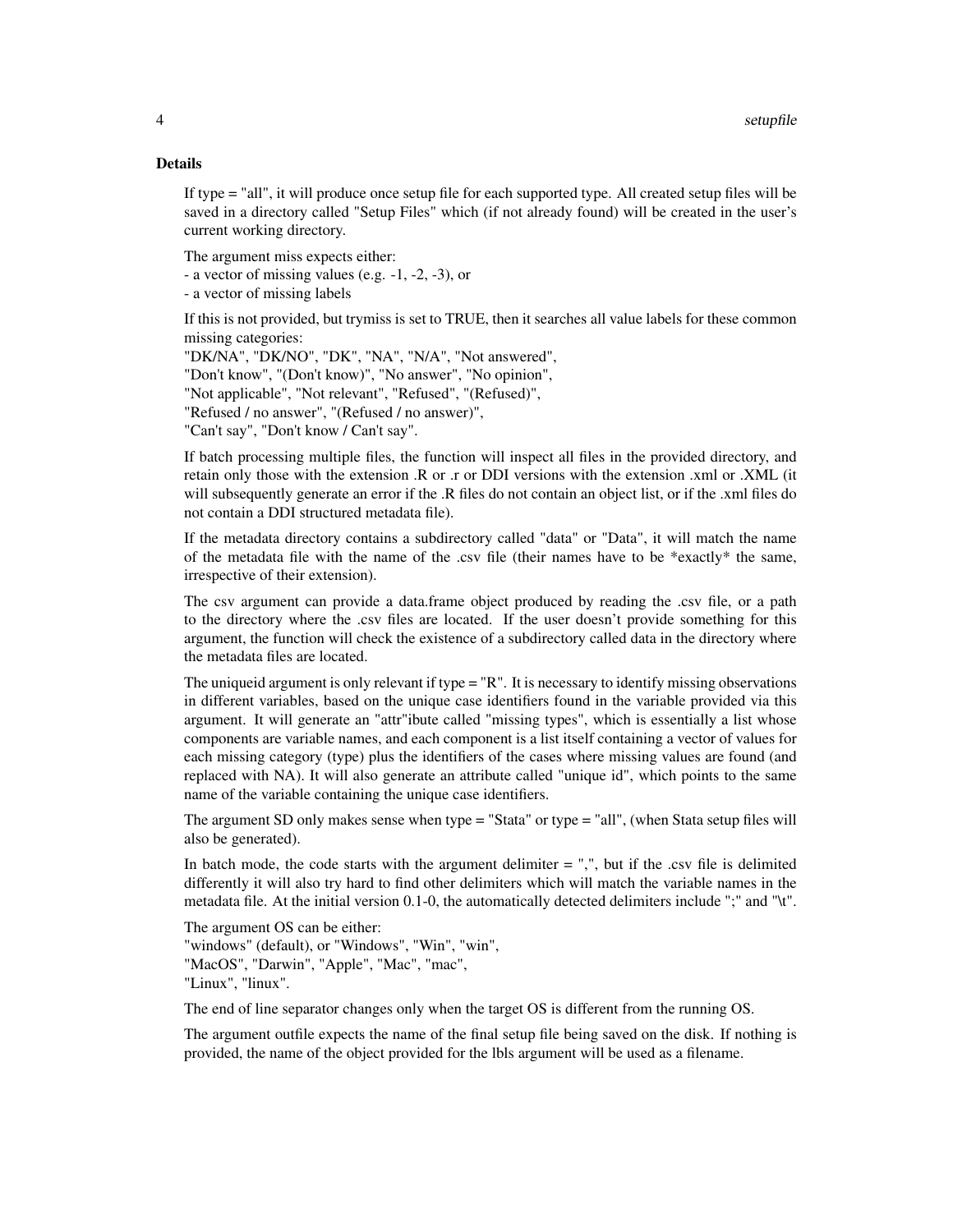## setupfile 55 Setuphile 55 Setuphile 55 Setuphile 55 Setuphile 55 Setuphile 55 Setuphile 55 Setuphile 55 Setup

There is also an undocumented, boolean argument called saveFile, which if set to TRUE it will save an R version if the metadata was read from a DDI .xml file, in the same directory. This function uses \link{getMetadata}, where that argument is a formal one.

# Value

A setup file to complement the imported raw dataset.

# Examples

```
test \leftarrow list()
test$varlab <- list(
"ID" = "Questionnaire ID",
"V1" = "Label for the first variable",
"V2" = "Label for the second variable",
"V3" = "Label for the third variable"
\lambdatest$vallab$V1 <- c(
N^{\prime} No" = 0,
"Yes" = 1,
"Not answered" = -1\mathcal{L}test$vallab$V2 <- c(
"Verry little" = 1,
"Little" = 2,<br>"So. so" = 3,
"So, so""Much" = 4,"Very much" = 5,
"Not applicable" = -7,
"Don't know" = -8,
"Not answered" = -9\lambdatest$vallab$V3 <- c(
N^{\prime} No" = 0,
"Yes" = 1,
"Not answered" = -1\mathcal{L}#
### IMPORTANT:
##### make sure to set the working directory to a directory with read/write permissions
###
# setwd("/path/to/read/write/directory")
```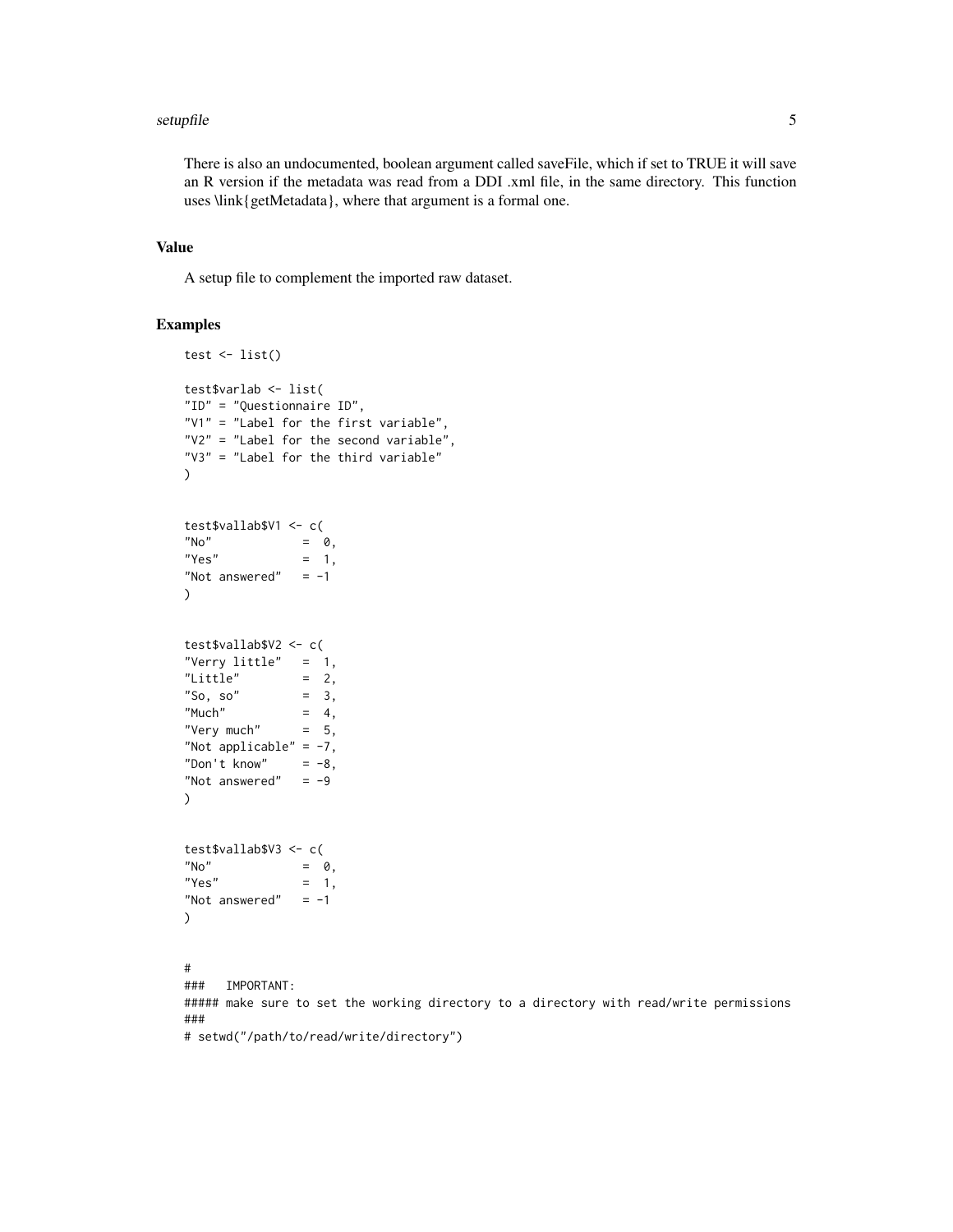## 6 setupfile to the contract of the contract of the contract of the setupfile setupfile

```
##### then run these commands
###
# path.to.csv <- file.path(system.file(package = "DDIwR"), "data", "test.csv.gz")
# setupfile(test, trymiss = TRUE, csv = path.to.csv, uniqueid = "ID")
# setupfile(test, csv = path.to.csv, type="Stata", SD=";")
##### other types of possible utilizations, using paths to specific files
###
# setupfile("/path/to/the/metadata/file.xml", csv="/path/to/csv/file.csv")
##### if the metadata is saved to an .R file containing a list
###
# setupfile("/path/to/the/metadata/file.R", csv="/path/to/csv/file.csv")
##### or in batch mode, specifying entire directories
###
# setupfile("/path/to/the/metadata/directory", csv="/path/to/csv/directory")
```